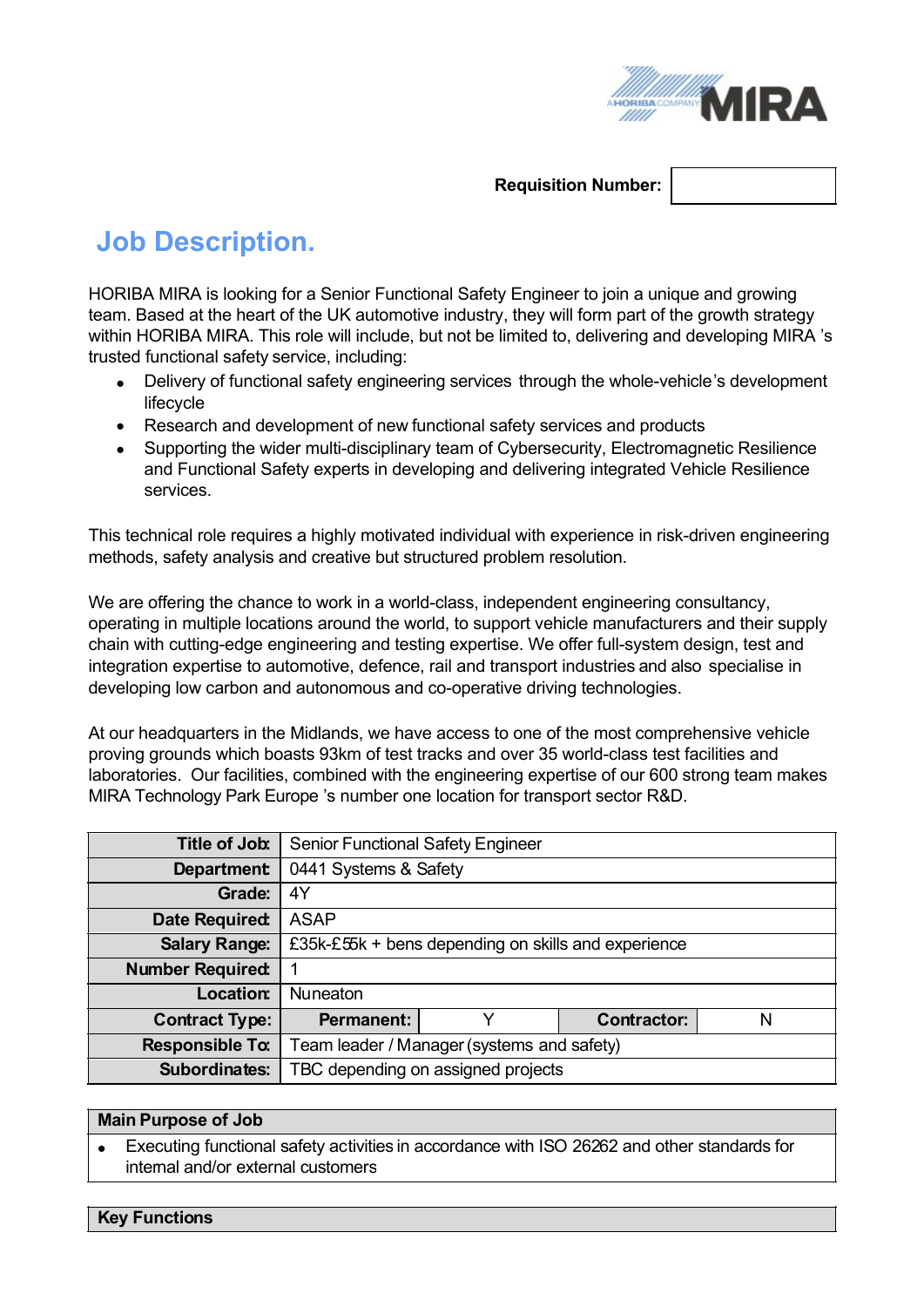

- · Functional safety engineering tasks (developing safety concepts, requirements and architecture)
- · Coordinating and/or executing safety analyses (FMEA, FTA, hardware architectural metrics etc.)
- · Developing process to support functional safety
- · Delivering training on functional safety
- · Functional safety planning & management (incl. verification and validation planning)
- · Hazard identification, analysis and risk assessment
- · Delivering functional safety consultancy/guidance
- · Developing safety arguments (safety cases)
- ·Independent safety assessment (confirmation measures: audit and assessment)

| <b>Essential Qualifications</b>            | <b>Preferred Qualifications</b>          |
|--------------------------------------------|------------------------------------------|
| Good first degree (minimum 2:1) in         | Higher degree (relevant M.Sc or Ph.D)    |
| electrical/electronic engineering, systems | Corporate membership of an engineering   |
| engineering or a relevant related          | institution including Chartered Engineer |
| discipline                                 | qualification                            |

| <b>Essential Experience</b>                                                                  | <b>Preferred Experience</b>                                                                                                                                |  |  |
|----------------------------------------------------------------------------------------------|------------------------------------------------------------------------------------------------------------------------------------------------------------|--|--|
| Electrical/electronics engineer,<br>systems<br>engineer or software architect with ideally a | Functional safety engineer or safety manager on<br>one or more automotive or defence projects                                                              |  |  |
| minimum 3 years in an embedded systems<br>environment, particularly safety-related           | Experience in a combination of:<br>• Controllability of vehicles, in particular vehicle<br>dynamics, control system performance and                        |  |  |
| systems                                                                                      |                                                                                                                                                            |  |  |
| Experience in ONE or MORE of:                                                                | human-machine interactions                                                                                                                                 |  |  |
| • Automotive-relevant<br>safety-related<br>systems standards such as ISO 26262               | Defining and populating safety cases                                                                                                                       |  |  |
| and IEC 61508                                                                                | Embedded hardware design and technical<br>$\bullet$<br>review for safety-related systems                                                                   |  |  |
| Off-highway or earth-moving safety-<br>related standards e.g. ISO 15998, BS<br><b>EN 474</b> | Embedded software design and technical<br>$\bullet$<br>review for safety-related systems including<br>process and tools for high integrity software        |  |  |
| Machinery safety-related<br>standards                                                        | developments                                                                                                                                               |  |  |
| e.g. ISO 13849<br>Experience in all of:                                                      | Modern microprocessor architectures<br>and<br>$\bullet$<br>deployment<br>systems<br>to<br>support<br>of<br>functionality to an ASIL C/D level of integrity |  |  |
| Identifying hazards, performing risk<br>assessment and classification                        | • Defence safety-related systems standards<br>such as Def Stan 00-56 and DO-254                                                                            |  |  |
| User and systems level requirements<br>capture, management and technical                     | • Hybrid electric vehicles and associated<br>technologies                                                                                                  |  |  |
| review                                                                                       | development<br>• Engineering<br>process<br>and                                                                                                             |  |  |
| System level architectural design and<br>technical review                                    | practical implementation; including<br>CMMI,<br><b>ISO 15504 (SPICE)</b>                                                                                   |  |  |
| Safety analysis techniques e.g. FMEA,<br>FTA (qualitative<br>and<br>quantitative),           | Engineering process audit; including CMMI,<br>$\bullet$<br><b>ISO 15504 (SPICE)</b>                                                                        |  |  |
| HAZOP etc. applied at the systems<br>level and hardware part level                           | Developing and delivering training courses<br>Awareness of cyber-security principles and<br>$\bullet$                                                      |  |  |
| Technical leadership of small project<br>teams                                               | their commercial application (e.g. threat<br>analysis, security requirements/techniques                                                                    |  |  |
| • Tendering process and preparation of                                                       | and penetration testing)                                                                                                                                   |  |  |